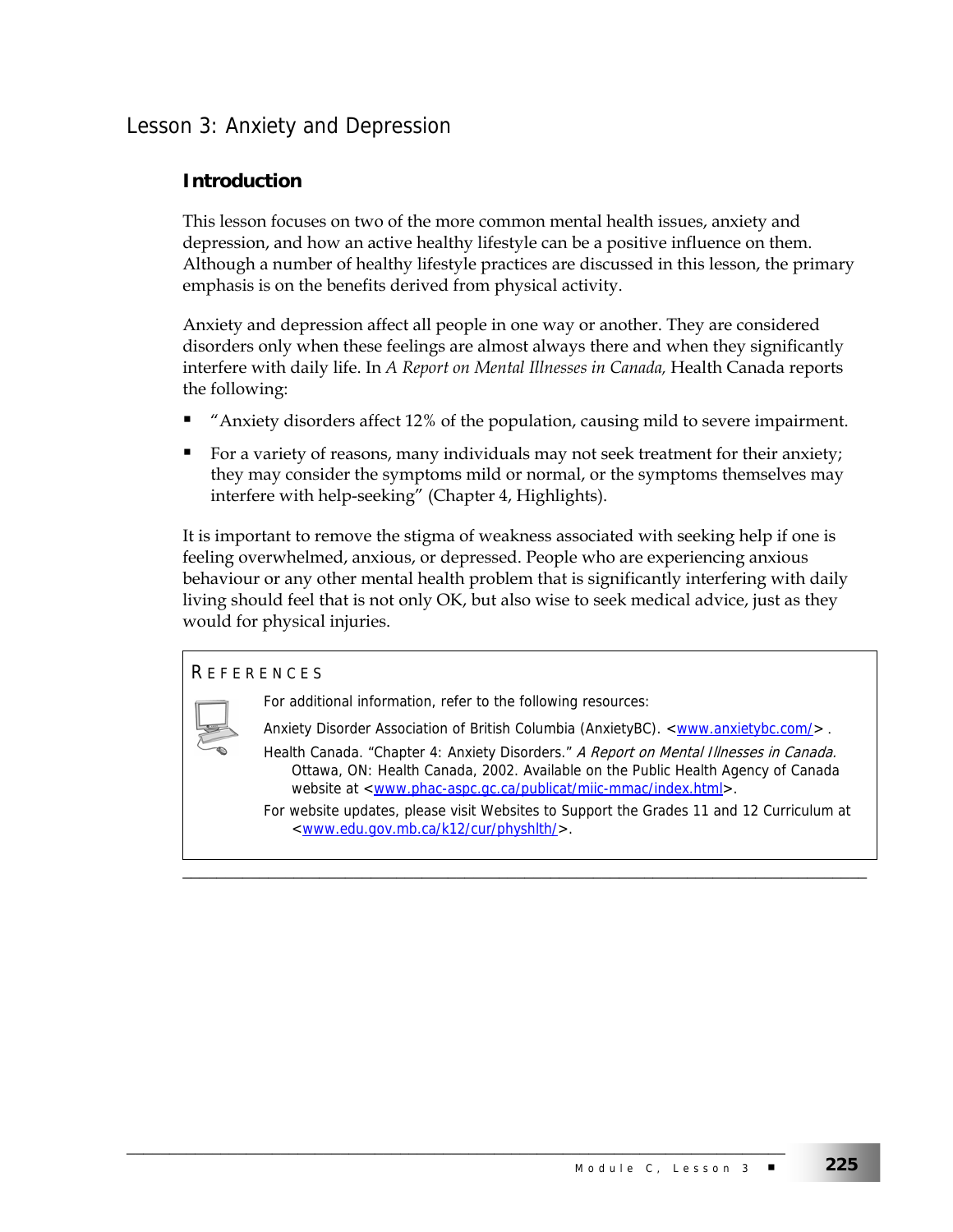

## **Specific Learning Outcomes**

- **11.MH.1** Identify and apply positive health strategies to deal with issues such as stress, anxiety, depression, and eating disorders.
- **11.MH.4** Examine the signs and symptoms of mental-emotional health issues related to stress, anxiety, depression, and eating disorders.
- **11.MH.5** Identify community service agencies that support individuals concerned about mental-emotional health issues.

\_\_\_\_\_\_\_\_\_\_\_\_\_\_\_\_\_\_\_\_\_\_\_\_\_\_\_\_\_\_\_\_\_\_\_\_\_\_\_\_\_\_\_\_\_\_\_\_\_\_\_\_\_\_\_\_\_\_\_\_\_\_\_\_\_\_\_\_\_\_\_\_\_\_\_\_\_\_\_\_

**11.MH.6** Apply problem-solving and decision-making strategies in case scenarios related to selected mental-emotional health issues.



# **Key Understandings**

- Anxiety may make people feel anxious most of the time without an obvious reason.
- Anxiety has a wide range of signs and symptoms.
- Major depression is a medical condition characterized by long-lasting feelings of intense sadness and hopelessness, with a biological and chemical basis.
- **•** Active healthy lifestyle practices are helpful in dealing with anxiety and depression and support positive mental-emotional health.
- **Community service agencies are available to support individuals concerned about** mental-emotional health issues.

\_\_\_\_\_\_\_\_\_\_\_\_\_\_\_\_\_\_\_\_\_\_\_\_\_\_\_\_\_\_\_\_\_\_\_\_\_\_\_\_\_\_\_\_\_\_\_\_\_\_\_\_\_\_\_\_\_\_\_\_\_\_\_\_\_\_\_\_\_\_\_\_\_\_\_\_\_\_\_\_



## **Essential Questions**

- 1. What are important signs and symptoms of anxiety and depression?
- 2. How does an active healthy lifestyle support positive mental-emotional health?
- 3. What health agencies support issues of mental-emotional health in your community?

\_\_\_\_\_\_\_\_\_\_\_\_\_\_\_\_\_\_\_\_\_\_\_\_\_\_\_\_\_\_\_\_\_\_\_\_\_\_\_\_\_\_\_\_\_\_\_\_\_\_\_\_\_\_\_\_\_\_\_\_\_\_\_\_\_\_\_\_\_\_\_\_\_\_\_\_\_\_\_\_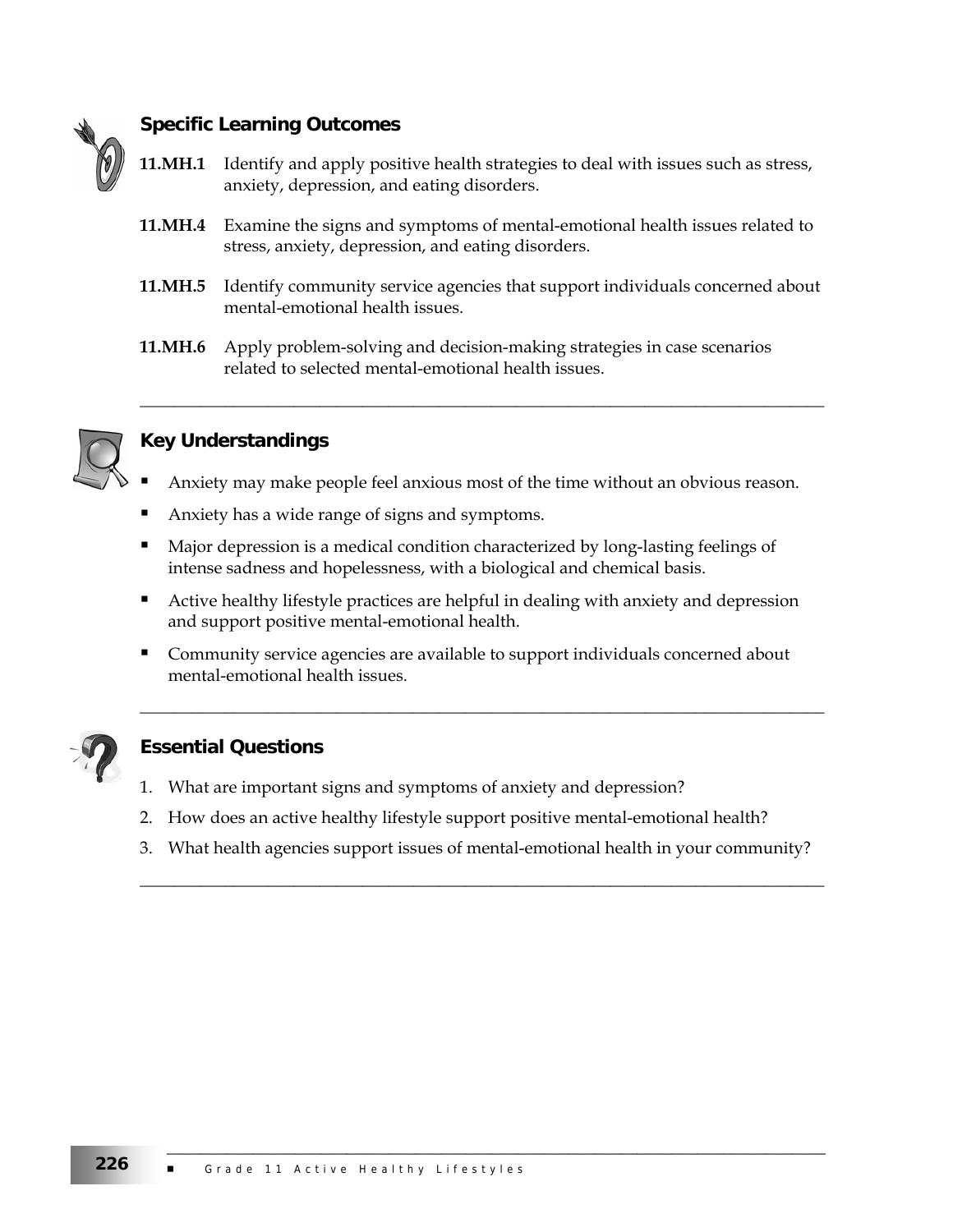

# **Background Information**

### Anxiety Disorders

Anxiety, or feeling anxious, describes a mood familiar to most of us, one that we may experience every day. Anxiety comes from a concern over lack of control over circumstances. In some cases being anxious and worrying over a problem may generate a solution. Normally, however, it will just result in negative thinking. When anxiety seems to come out of nowhere, is excessive, persists for many weeks without relief, or interferes with everyday life, it may not be an ordinary mood anymore. It may be an illness.

#### *Signs and Symptoms*

People with an anxiety disorder may have a number of common physical symptoms, including the following (Canadian Psychiatric Association; Anxiety Disorders Association of Manitoba; AnxietyBC):

- 
- 
- muscle aches and tension insomnia
- 
- 
- 
- shortness of breath **a** feelings of unreality
- shakiness and a shakiness are shakiness as the shakiness and a shaking shakine shakine shakine shakine shakine
	-
- tight chest **a** restlessness
- racing heart **■** sweating and nausea
- choking sensations abdominal distress
- numbness or tingling

Emotionally, people with an anxiety disorder may feel short-tempered and apprehensive, fearing that bad things are about to happen.

According to the Anxiety Disorders Association of Manitoba (ADAM), anxiety disorders are among the most common mental health problems. They can cause "significant personal and societal costs in terms of lost wages, decreased productivity, reduced quality of life and frequent use of health care services" (ADAM, *Major Anxiety Disorders*).

The different types of anxiety disorders include generalized anxiety disorder, panic disorder, specific phobias, social anxiety disorder, obsessive compulsive disorder, and post-traumatic stress disorder, which medical professionals would diagnose before providing treatment.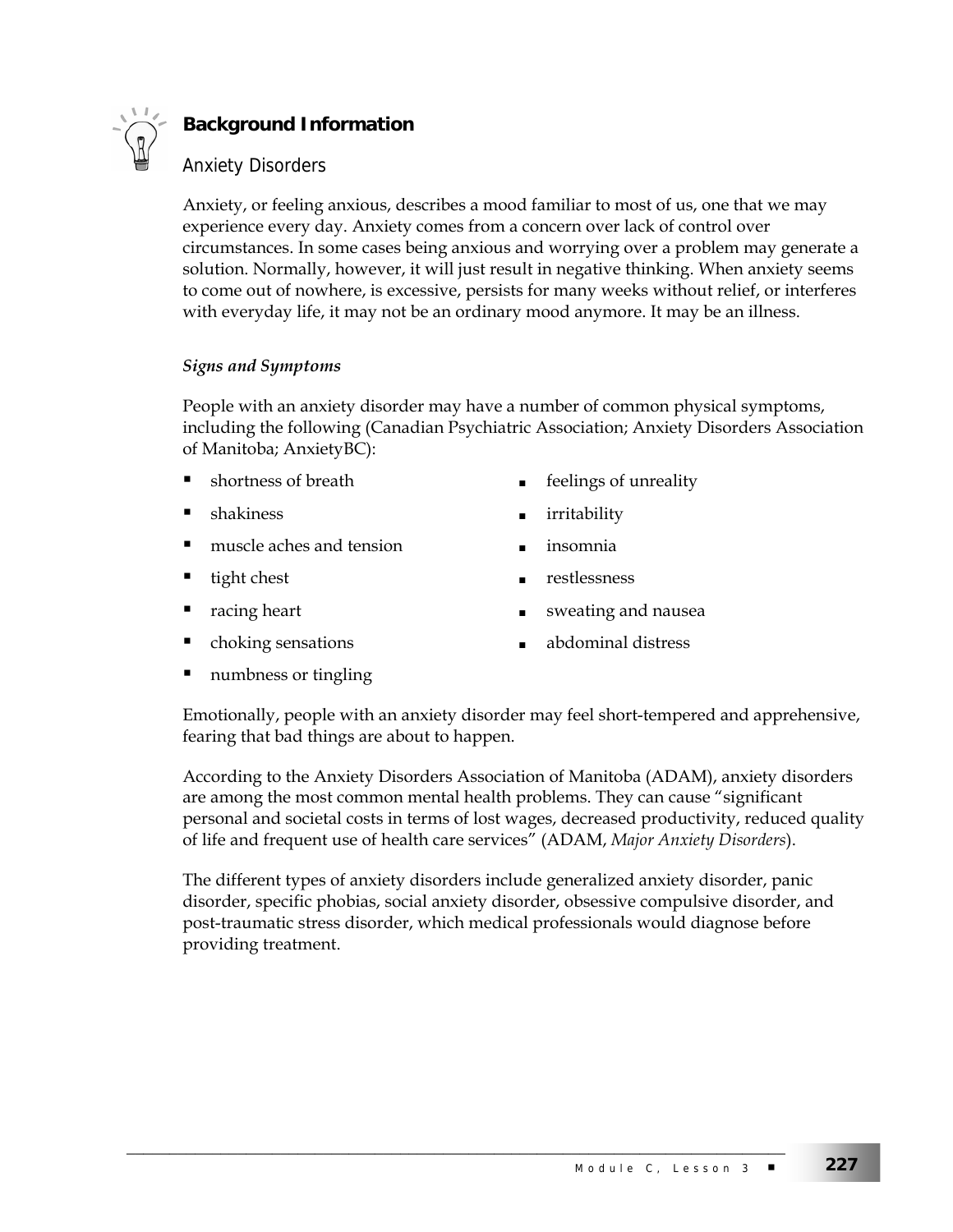#### *Causes*

As stated by ADAM, "research indicates that there is no single explanation for the cause of anxiety disorders but that several . . . factors may contribute to their origins" (*Major Anxiety Disorders*). The causes of anxiety may include the following (Manitoba Healthy Schools, "Anxiety"):

- -
- inherited tendency stressful experiences
	- shy temperament **a** anxious parents
- unpredictable lifestyle

#### R EFERENCES



### Depression

Depression is a mental disorder that affects a person's thoughts, moods, feelings, behaviour, and physical health. People once thought that depression was "all in the head" and that if one really tried, one could "snap out of it" or just "get over it." Some people still respond to depression in this way. Health professionals now know that depression is not a weakness, and it is not something people can treat on their own. Depression is a medical disorder with a biological and chemical basis, and it may affect people of all ages or nationalities. Some mental health problems, such as bipolar depression or major depression, tend to run in families due to genetics or family interaction styles.

Sometimes depression is triggered by a stressful life event. At other times depression seems to occur spontaneously with no specific identifiable cause. Depression is much more than grieving or experiencing a bout of sadness.

Depression may occur only once in a person's life, or it could occur sporadically throughout life, with periods when the person would not feel depressed. It may also be a chronic condition, which may require ongoing treatment over a lifetime. With proper treatment, most people with serious depression improve within weeks, and can return to normal daily activities.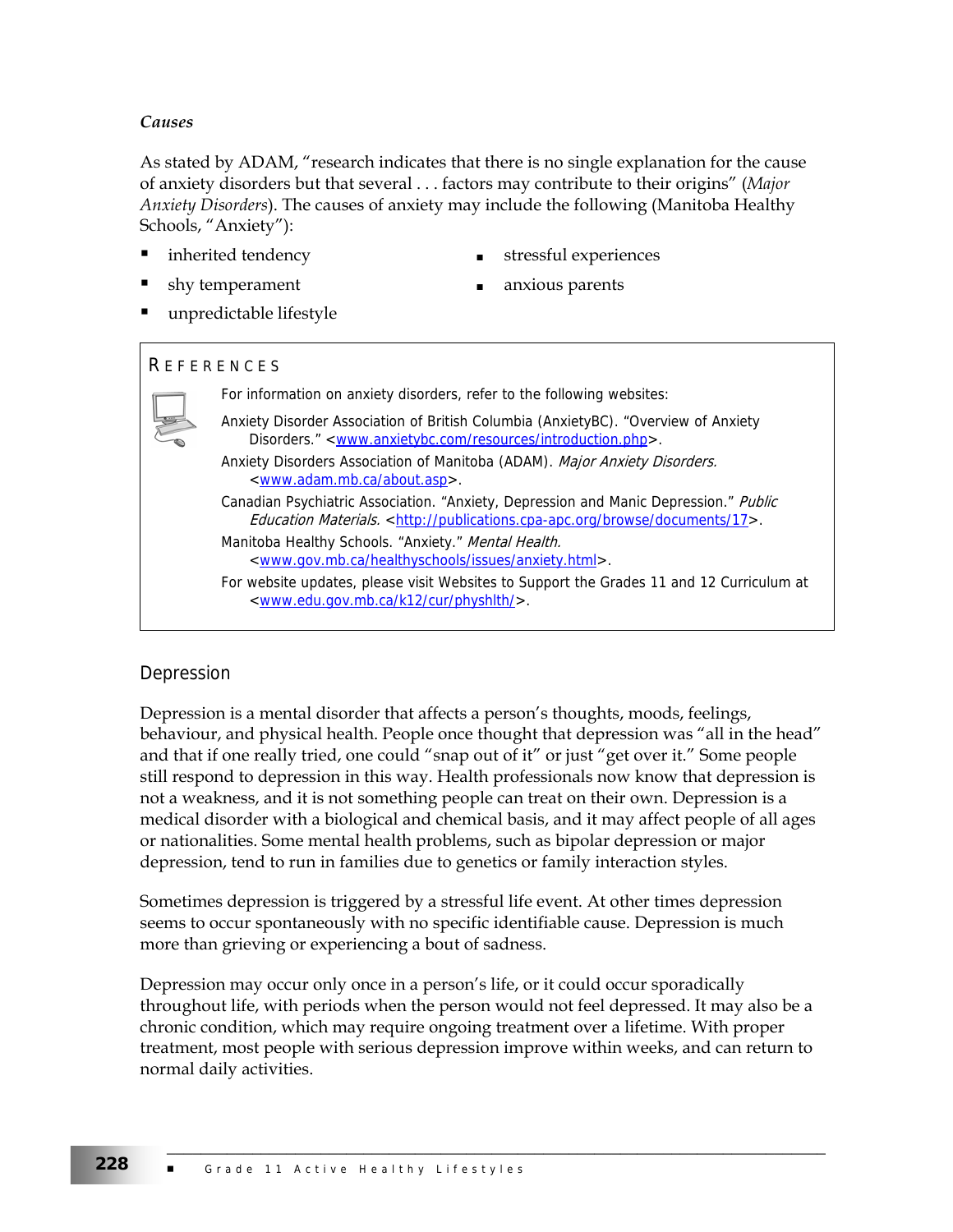#### *Signs and Symptoms*

The two main symptoms associated with depression are lack of interest in normal daily living, even in the activities that are enjoyable, and feeling miserable or "down in the dumps." A depressed person shows feelings of sadness and helplessness, or may cry often.

A health professional would also look for other signs and symptoms lasting at least two weeks, such as changes in sleep patterns, concentration, weight or eating patterns, demeanour (more irritable), self-esteem, and desire to live. Physical complaints, such as gastrointestinal problems (indigestion, constipation, or diarrhoea), headache, and backache may also be signs.

Different age groups may react differently to depression. Sometimes it is confusing to determine what the actual problem is because the behaviour is a cover-up for the real problem. For example, children may pretend to be sick, worry about being bullied, not do well in school, or act out to cover up their feelings of sadness. Older people may focus more on complaining about the physical symptoms of depression than on what situations or emotions are causing them to feel that way.

The primary types of depression include major depression, dysthymia, adjustment disorders, bipolar disorder, and seasonal affective disorder (Mayo Clinic). These types of depression have similarities and differences. It is important that people who suffer from depression obtain proper diagnosis from a medical professional rather than attempting self-diagnosis.

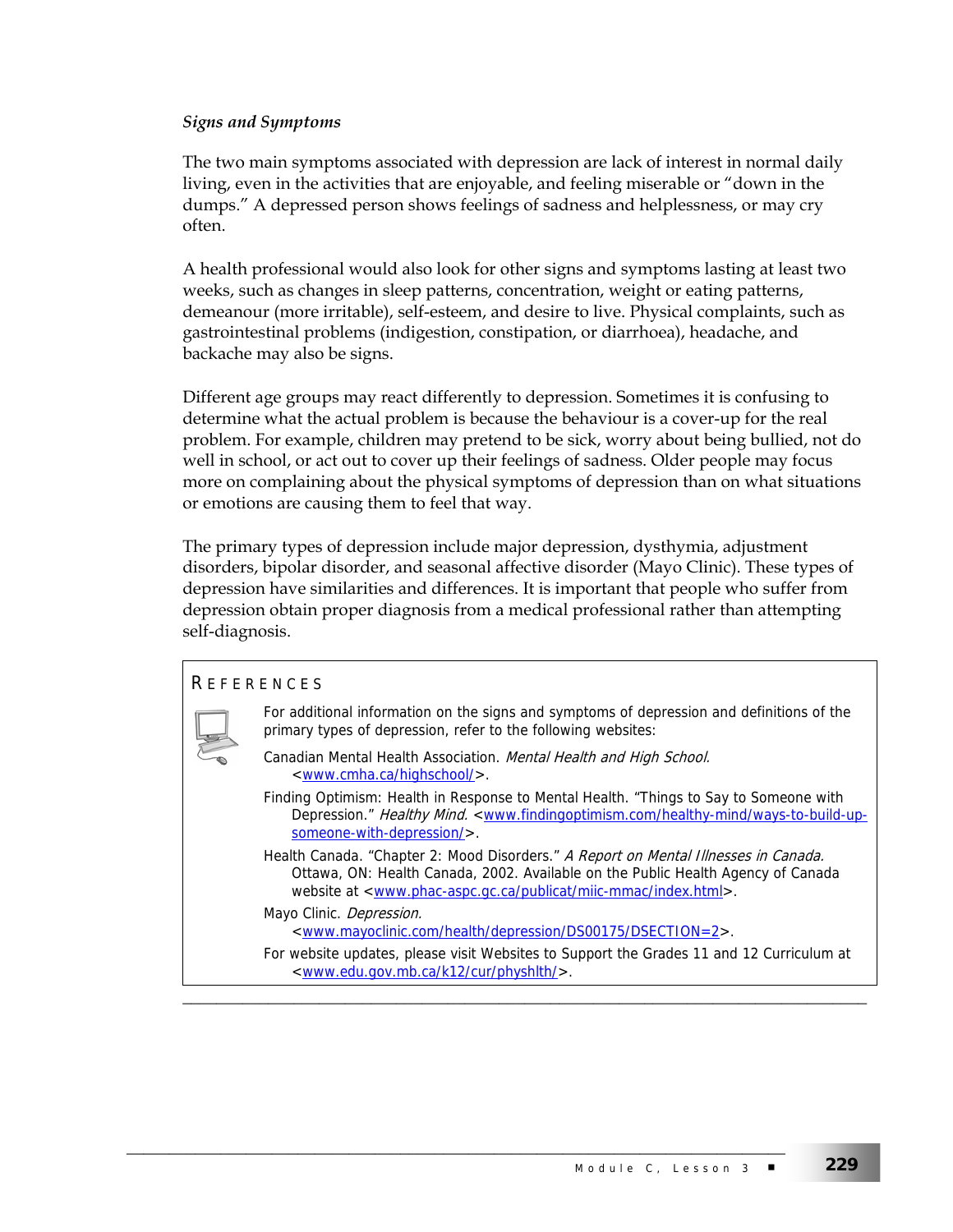

# **Suggestion for Instruction / Assessment**

Signs and Symptoms of Mental Health Issues

Ask students to think about the signs and symptoms of selected disorders, using the information from this lesson. Have students record on a T-Chart what each disorder "looks like" and "feels like" as it relates to the signs and symptoms.

| Disorder:  |                   |
|------------|-------------------|
| Looks Like | <b>Feels Like</b> |
|            |                   |
|            |                   |
|            |                   |



# **Suggestion for Instruction / Assessment**

Self-Assessment of Mental Health

Check websites for sample mental health assessments. Examples of self-tests include the following:

- Anxiety Test
- Coping Skills Test
- Eating Disorders and Emotional Eating Test
- Optimism/Pessimism Test
- Resilience Test
- Self-Esteem Test
- Social Anxiety Test

Have students choose a self-test they would like to try. Provide students with an opportunity to discuss results, if desired.

#### **REFERENCE**

A variety of mental health assessment tests are available on the following website:

\_\_\_\_\_\_\_\_\_\_\_\_\_\_\_\_\_\_\_\_\_\_\_\_\_\_\_\_\_\_\_\_\_\_\_\_\_\_\_\_\_\_\_\_\_\_\_\_\_\_\_\_\_\_\_\_\_\_\_\_\_\_\_\_\_\_\_\_\_\_\_\_\_\_\_\_\_\_\_\_

\_\_\_\_\_\_\_\_\_\_\_\_\_\_\_\_\_\_\_\_\_\_\_\_\_\_\_\_\_\_\_\_\_\_\_\_\_\_\_\_\_\_\_\_\_\_\_\_\_\_\_\_\_\_\_\_\_\_\_\_\_\_\_\_\_\_\_\_\_\_\_\_\_\_\_\_\_\_\_\_

Discovery Health. "Mental Health Assessments." Mental Health. 2007. <http://health.discovery.com/centers/mental/assessments.html>.

For website updates, please visit Websites to Support the Grades 11 and 12 Curriculum at <www.edu.gov.mb.ca/k12/cur/physhlth/>.

\_\_\_\_\_\_\_\_\_\_\_\_\_\_\_\_\_\_\_\_\_\_\_\_\_\_\_\_\_\_\_\_\_\_\_\_\_\_\_\_\_\_\_\_\_\_\_\_\_\_\_\_\_\_\_\_\_\_\_\_\_\_\_\_\_\_\_\_\_\_\_\_\_\_\_\_\_

## NOTE TO TEACHER

Educators are advised to preview and evaluate websites and online resources before recommending them for student use. Ensure that the selected websites and tests are appropriate for student use.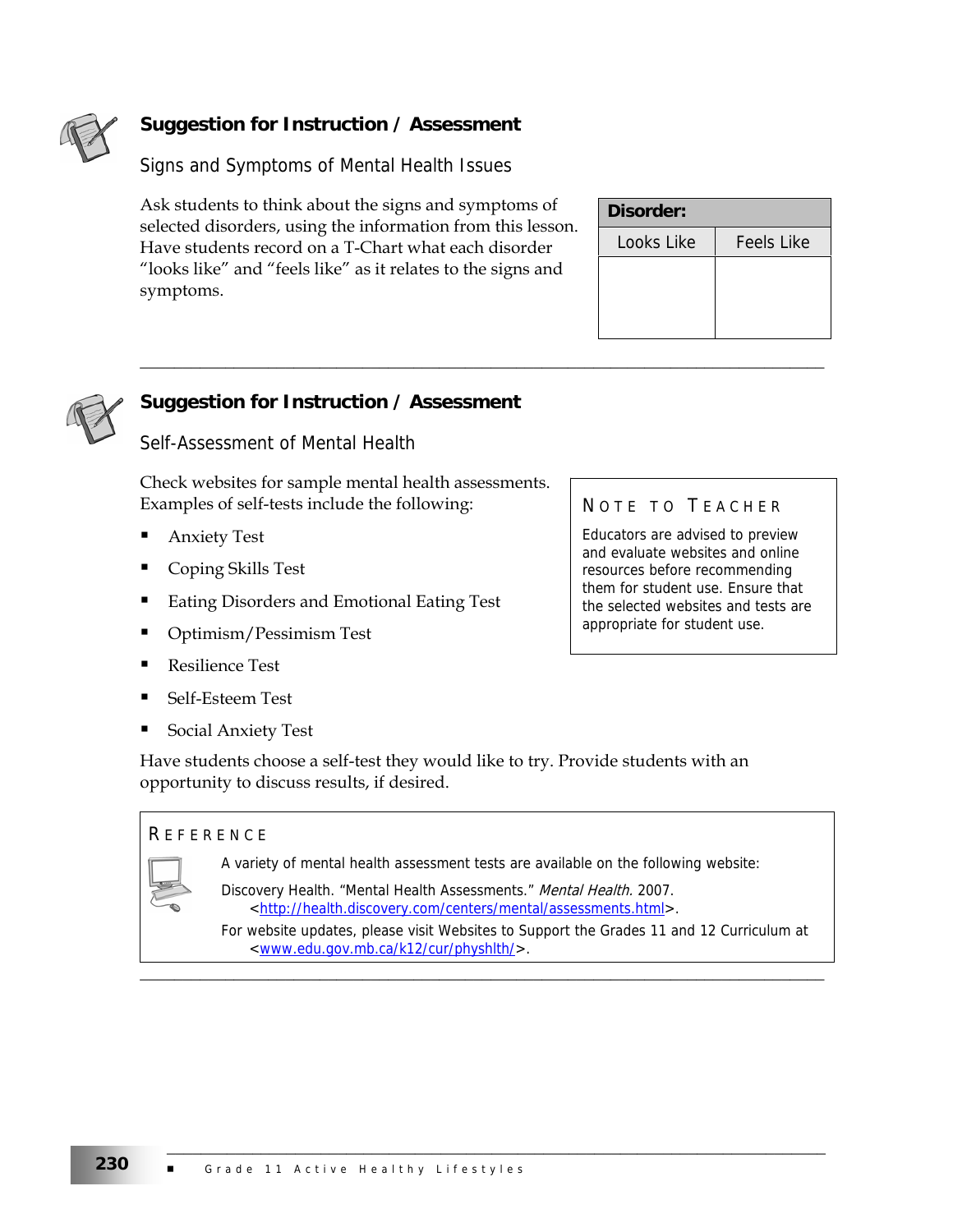

# **Suggestion for Instruction / Assessment**

### Signs and Symptoms of Mental Health Issues

This learning activity will enable students to become more acquainted with various mental health issues and some of their signs and symptoms. An assumption is that teachers have already addressed these topics in class and are using this learning activity primarily for review or for application of learning.

\_\_\_\_\_\_\_\_\_\_\_\_\_\_\_\_\_\_\_\_\_\_\_\_\_\_\_\_\_\_\_\_\_\_\_\_\_\_\_\_\_\_\_\_\_\_\_\_\_\_\_\_\_\_\_\_\_\_\_\_\_\_\_\_\_\_\_\_\_\_\_\_\_\_\_\_\_\_\_\_



Refer to RM 6–MH: Mental Health Scenarios.

#### **REFERENCES**



The following annotated bibliography is intended to be used as a reference for selecting student and teacher learning resources. Decisions related to choice of learning resources are determined at the local school/division level.

Manitoba Education, Citizenship and Youth. Physical Education/Health Education Learning Resources: Kindergarten to Senior 2: Compilation of Annotated Bibliographies (2002- 2004). Winnipeg, MB: Manitoba Education, Citizenship and Youth, 2004. Available online at <www.edu.gov.mb.ca/k12/learnres/bibliographies.html>.



Additional information about anxiety and depression may be obtained from the following websites:

- Canadian Mental Health Association. Mental Health and High School. <www.cmha.ca/highschool/>.
- ---. "Resources." Work-Life Balance: It's a Matter of Time. <www.manitoba.cmha.ca/bins/content\_page.asp?cid=4-42&lang=1>.
- Health Canada. "Mental Health." Healthy Living. <www.hc-sc.gc.ca/hlvs/mental/index\_e.html>.
- Manitoba Healthy Schools. Mental Health. <www.gov.mb.ca/healthyschools/issues/mental.html>.

Manitoba Health. Mental Health and Addictions. <www.gov.mb.ca/health/mh/>.

Mental Health Canada. Diseases and Disorders. <www.mentalhealthcanada.com/ConditionsandDisorders.asp?lang=e>.

- Mental Health Education Resource Centre (MHERC) Manitoba. Mental Health Disorders and Issues. < www.mherc.mb.ca/mentalIllness.html>.
- Mental Health First Aid. <www.mentalhealthfirstaid.ca/>.

\_\_\_\_\_\_\_\_\_\_\_\_\_\_\_\_\_\_\_\_\_\_\_\_\_\_\_\_\_\_\_\_\_\_\_\_\_\_\_\_\_\_\_\_\_\_\_\_\_\_\_\_\_\_\_\_\_\_\_\_\_\_\_\_\_\_\_\_\_\_\_\_\_\_\_\_\_

- National Institute of Mental Health. "The Numbers Count: Mental Disorders in America." Health and Outreach. <www.nimh.nih.gov/health/publications/the-numbers-countmental-disorders-in-america.shtml>.
- Safe Healthy Schools. "Mental Health and Schools." Communities and Schools Promoting Health. <www.safehealthyschools.org/mental\_health/mental\_health.htm>.

For website updates, please visit Websites to Support the Grades 11 and 12 Curriculum at <www.edu.gov.mb.ca/k12/cur/physhlth/>.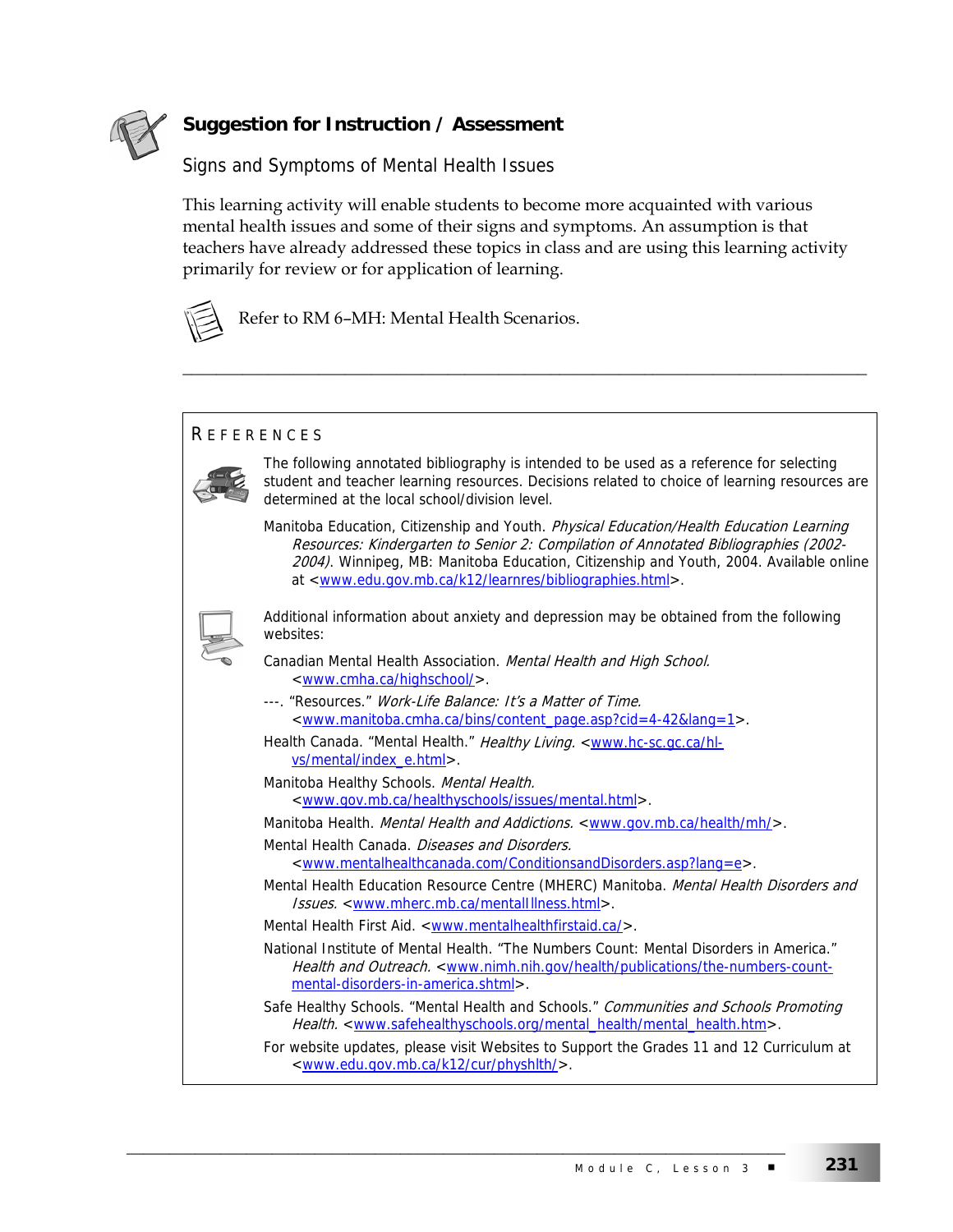

# **Background Information**

### Prevention Strategies

Learning how to control our feelings through healthy lifestyle practices can help us reduce or prevent anxiety. Stress-management strategies may include deep breathing, relaxation, guided imagery or visualization, yoga, meditation, and calming self-talk.

Physical exercise can be a key element in reducing anxiety (Repich). Some research evidence suggests the following:

Exercise raises the levels of certain mood-enhancing neurotransmitters in the brain. Exercise may also boost feel-good endorphins, release muscle tension, help you sleep better, and reduce levels of the stress hormone cortisol. It also increases body temperature, which may have calming effects. All of these changes in your mind and body can improve such symptoms as sadness, anxiety, irritability, stress, fatigue, anger, self-doubt and hopelessness. (Mayo Clinic)

Exercise isn't a cure for depression or anxiety, but its psychological and physical benefits can improve the symptoms.

#### R EFERENCES



For additional information on the benefits of exercise for mental-emotional health, refer to the following websites:

Khan, Adam. "Exercise." YouMe Works. <www.youmeworks.com/exercise.html>. Mayo Clinic. "Depression and Anxiety: Exercise Eases Symptoms." Depression. <www.mayoclinic.com/health/depression-and-exercise/MH00043>.

\_\_\_\_\_\_\_\_\_\_\_\_\_\_\_\_\_\_\_\_\_\_\_\_\_\_\_\_\_\_\_\_\_\_\_\_\_\_\_\_\_\_\_\_\_\_\_\_\_\_\_\_\_\_\_\_\_\_\_\_\_\_\_\_\_\_\_\_\_\_\_\_\_\_\_\_\_\_\_\_

Repich, Deanne. "Exercise Your Anxiety Away!" Health Articles. 2007. <www.healthandfitnessadvices.com/articles/health/exercise-your-anxiety-away.html>.

For website updates, please visit Websites to Support the Grades 11 and 12 Curriculum at <www.edu.gov.mb.ca/k12/cur/physhlth/>.



## **Suggestion for Instruction / Assessment**

Exercise as the Best Preventive Medicine

Building on the information from Lesson 1 of Module C, have students research the benefits of exercise and physical activity for mental-emotional health and present their findings in different ways (e.g., a poster, a rap song, an advertisement, an acrostic). An example follows.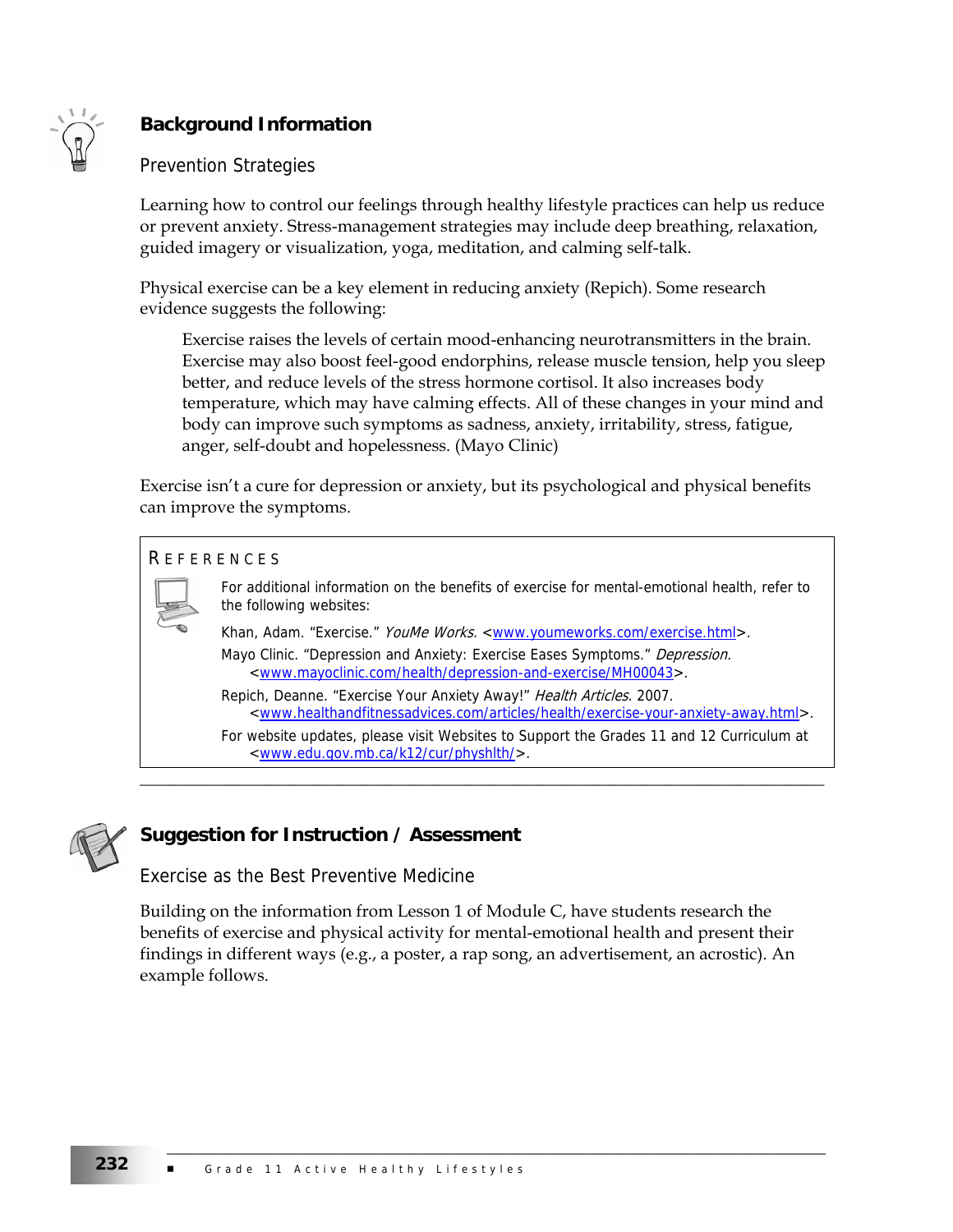#### E XAMPLE

In the following example, an acrostic (BE ACTIVE) is used to promote the benefits of exercise and physical activity:

- **B Breath** Taking deep **breaths** is an effective relaxation technique and helps reduce stress-related symptoms.
- **E Exercise Exercise** increases levels of serotonin, dopamine, and norepinephrine, which are neurotransmitters that help elevate or improve mood.
- **A Attitude** Taking a positive **attitude** is a strategy for reducing stress and dealing with anxiety.
- **C Confidence** A person can develop **confidence** through exercise or training, because the body becomes stronger and the physical activity becomes easier.
- **T Time** Planning a **time** to be active every day is important to good mental and emotional health. Regular physical activity can help improve sleep, decrease anxiety, and enhance ability to cope with stress.
- **I Inactive** Being **inactive** puts a person at risk for developing various chronic diseases and mental health issues.
- **V Vigorous Vigorous** exercise contributes to developing cardiovascular/respiratory endurance. The health benefits associated with cardiovascular fitness include easier weight management, improved sleeping habits, decreased anxiety, reduced depression, improved ability to cope with stress, improved mood, and enhanced self-esteem.
- **E Endorphin** It is believed that, in response to exercise, the body releases different chemicals, such as **endorphins**, which affect the brain. Endorphins have a pain-relieving effect on the body and produce a feeling of euphoria.

### **REFERENCE**

The following is an example of a song that promotes active healthy living. The song lyrics, as well as an audio clip and video clip of the song, are available on the Manitoba Education, Citizenship and Youth website.

Burnett, Aaron. Get off the Couch. Audio and video clip. 2003. <www.edu.gov.mb.ca/k12/cur/physhlth/curriculum.html>.

\_\_\_\_\_\_\_\_\_\_\_\_\_\_\_\_\_\_\_\_\_\_\_\_\_\_\_\_\_\_\_\_\_\_\_\_\_\_\_\_\_\_\_\_\_\_\_\_\_\_\_\_\_\_\_\_\_\_\_\_\_\_\_\_\_\_\_\_\_\_\_\_\_\_\_\_\_

For website updates, please visit Websites to Support the Grades 11 and 12 Curriculum at <www.edu.gov.mb.ca/k12/cur/physhlth/>.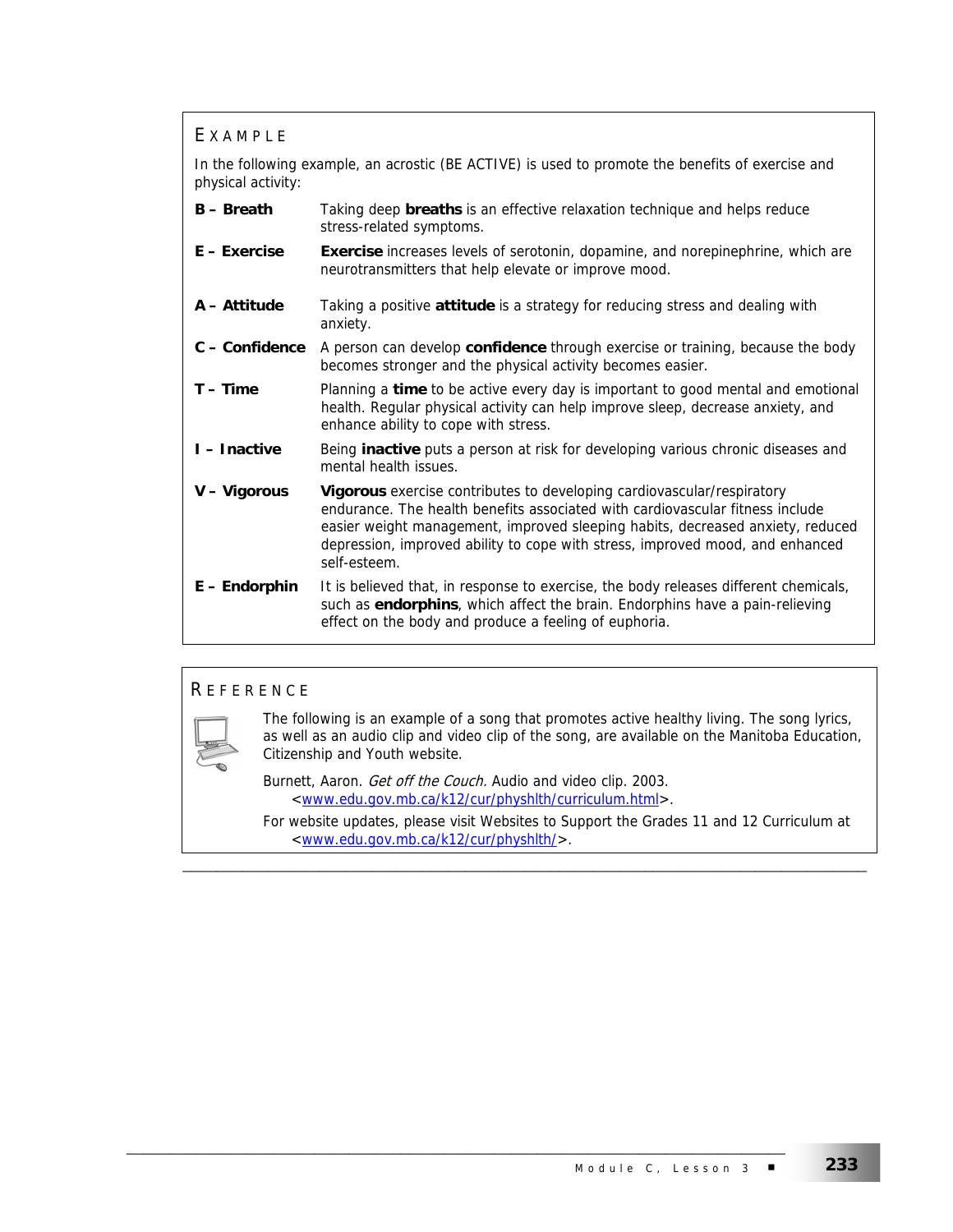

# **Background Information**

# Seeking Professional Help

The diagnosis of depression should be left to a health professional. There are basic questions to ask that may help steer a person in the direction of seeking professional mental health care.

### **REFERENCE**



For a list of questions, refer to the following website:

Aetna InteliHealth. "Are You Depressed?" Diseases and Conditions. <www.intelihealth.com/IH/ihtIH/WSIHW000/8596/35222/362836.html?d=dmtContent>. For website updates, please visit Websites to Support the Grades 11 and 12 Curriculum at <www.edu.gov.mb.ca/k12/cur/physhlth/>.

\_\_\_\_\_\_\_\_\_\_\_\_\_\_\_\_\_\_\_\_\_\_\_\_\_\_\_\_\_\_\_\_\_\_\_\_\_\_\_\_\_\_\_\_\_\_\_\_\_\_\_\_\_\_\_\_\_\_\_\_\_\_\_\_\_\_\_\_\_\_\_\_\_\_\_\_\_\_\_\_



# **Suggestion for Instruction / Assessment**

Community Supports and Services

Have students use a variety of resources (e.g., Internet, directories, regional health authority, counsellors) to research supports and services for mental-emotional health issues available in the local community or in the province. Ask students to include the name of the agency or organization, identify contact information, and describe the supports and services provided.

| <b>Agency</b> | <b>Contact Information</b> | <b>Supports and Services Provided</b> |
|---------------|----------------------------|---------------------------------------|
|               |                            |                                       |
|               |                            |                                       |
|               |                            |                                       |
|               |                            |                                       |
|               |                            |                                       |

#### **REFERENCE**

For ideas on supports and services available in Manitoba, refer to the following website:



Manitoba Healthy Schools. "Where Can I Go for Help?" Mental Health. <www.gov.mb.ca/healthyschools/issues/mental.html>.

For website updates, please visit Websites to Support the Grades 11 and 12 Curriculum at <www.edu.gov.mb.ca/k12/cur/physhlth/>.

\_\_\_\_\_\_\_\_\_\_\_\_\_\_\_\_\_\_\_\_\_\_\_\_\_\_\_\_\_\_\_\_\_\_\_\_\_\_\_\_\_\_\_\_\_\_\_\_\_\_\_\_\_\_\_\_\_\_\_\_\_\_\_\_\_\_\_\_\_\_\_\_\_\_\_\_\_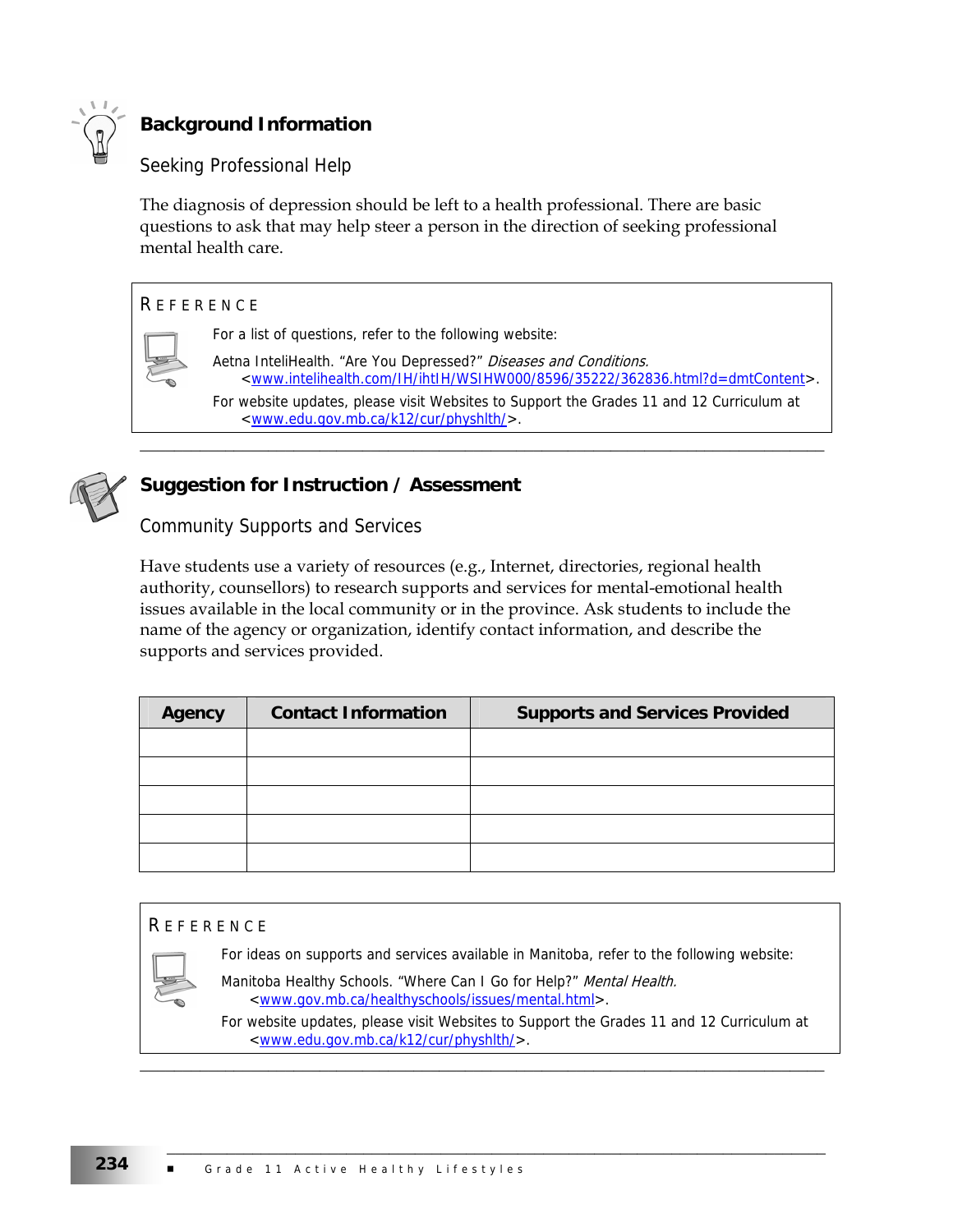## **RM 6–MH: Mental Health Scenarios\***

This learning activity will enable students to become more acquainted with various mental health issues and some of their signs and symptoms. An assumption is that teachers have already addressed these topics in class and are using this learning activity primarily for review or application of learning.

### Materials Needed

- slips of paper with a different mental health scenario on each (see the following page)
- notes taken in class
- a health book

#### **Directions**

\_\_\_\_\_\_\_\_\_\_

Place the class into groups of three or four students. Have one person from each group pick a slip of paper that outlines a specific mental health scenario. Advise students that the groups will have approximately 10 minutes to figure out which mental health issue their selected scenario describes and to respond to three questions, providing explanations for their answers:

- 1. From what mental health issue do you think the person described in the scenario is suffering? Provide reasons for your decision (signs, symptoms, and possible causes of the mental health issue).
- 2. What advice and assistance would you offer the person in the scenario? Explain.
- 3. Which health care professionals would best be able to help the person? Give reasons.

When the 10 minutes are up, the groups take turns reading their scenarios to the class and presenting their response to the three problem-solving challenges. During the class discussion, the teacher can include any other important information that is appropriate.

*Continued* 

<sup>\*</sup> Source of adaptation: Ballard, Michelle. "Mental Health Scenarios." PE Central: Health Lesson Ideas. 2002. <www.pecentral.org/lessonideas/ViewLesson.asp?ID=3221>. Used by permission of PE Central (percentral.org), the premier website for physical education teachers.